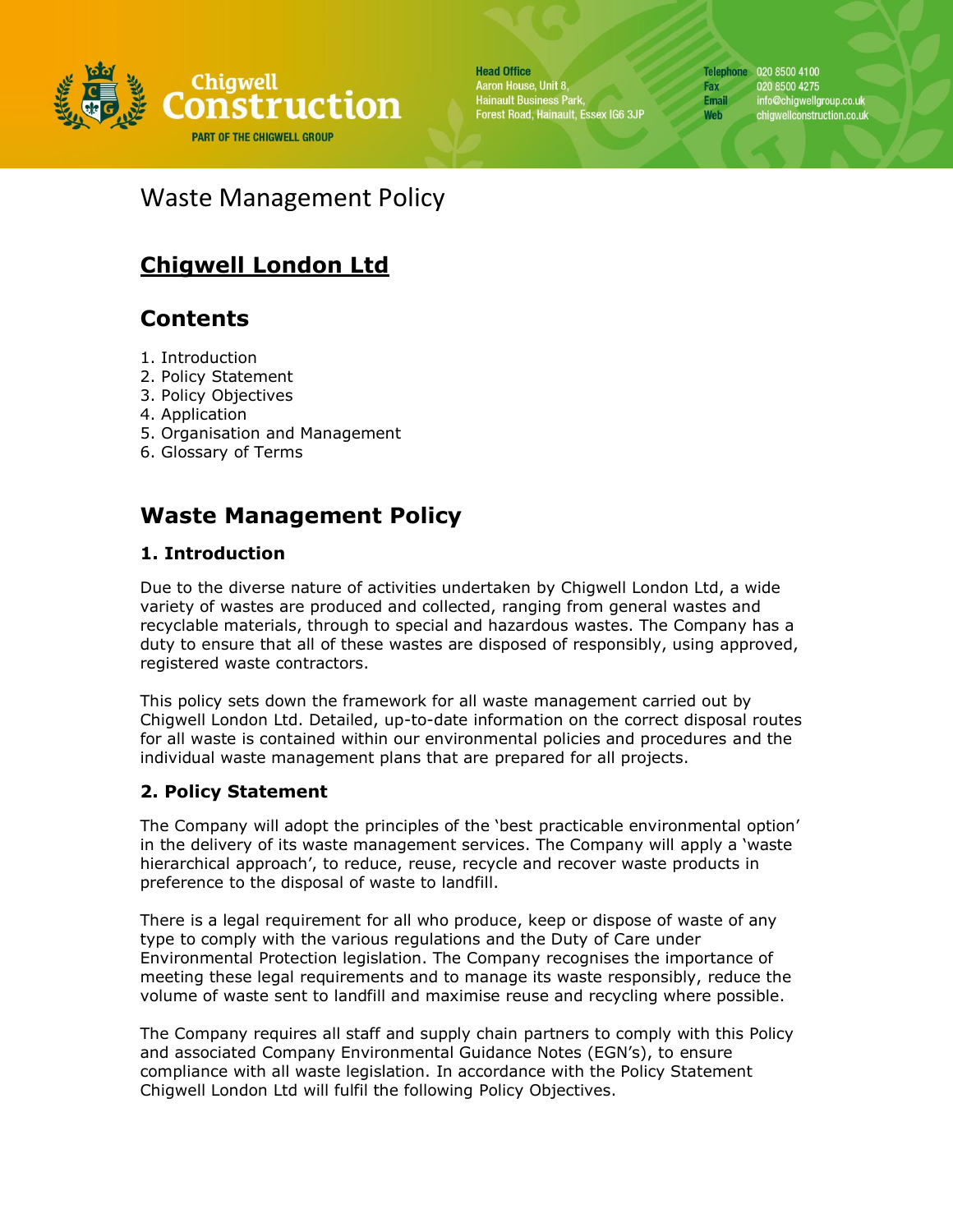



### **3. Policy Objectives**

The objectives of this policy are:

- To ensure that waste management is performed in accordance with all waste legislative requirements, including the duty of care, and to plan for future legislative changes and to mitigate their effects.
- To minimise waste generation at source and facilitate repair, reuse and recycling over the disposal of wastes, where it is cost effective.
- To provide clearly defined roles and responsibilities to identify and co-ordinate each activity within the waste management chain.
- To promote environmental awareness in order to increase and encourage waste minimisation, reuse and recycling.
- To secure where possible revenue for recyclable material to reinvest into the expansion of recycling opportunities available to the Company.
- To ensure the safe handling and storage of wastes at all office locations and construction sites.
- To provide appropriate training for staff, supply chain partners and clients on waste management issues.
- To promote industry waste management best practice.
- To appoint competent person(s) to provide waste management advice.

#### **4. Application**

This policy applies to all activities undertaken by (or on behalf of) Chigwell London Ltd including its staff, supply chain partners and clients.

#### **5. Organisation and Management**

The responsibilities and organisational arrangements for this Waste Management Policy lie with a variety of personnel within the Company.

#### Managing Director

The Managing Director is accountable to the Board for the Waste Management and Environmental performance of the Company. In particular this will require him to:

- Ensure the Company has a comprehensive, up to date Waste Management policy and Environmental policy that meets statutory obligations.
- Ensure that the policies contain a demonstration of his personal commitment by the inclusion of a signed and dated Policy Statement.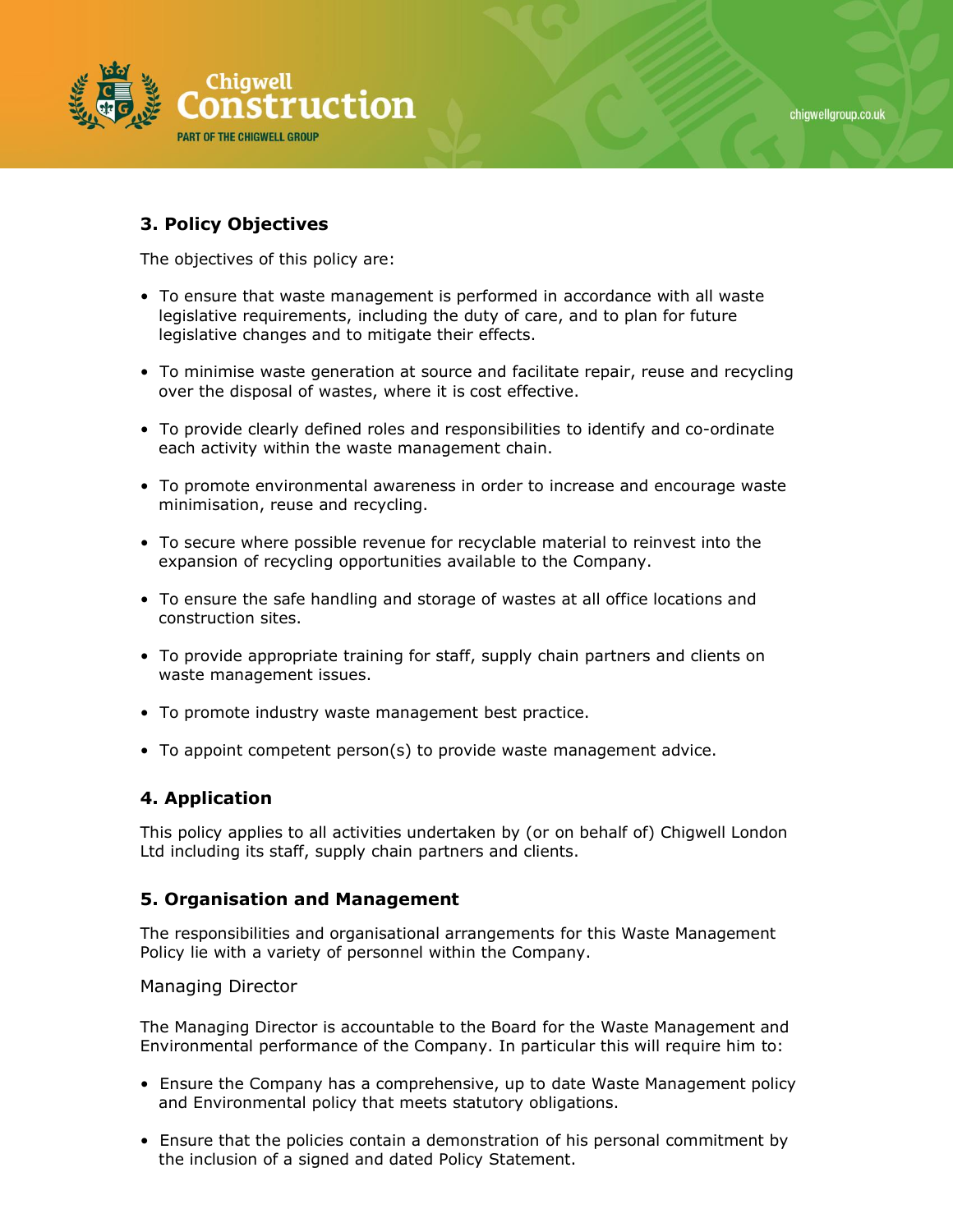

- Review the Policies to ensure that they remain comprehensive, relevant and up to date.
- Assign duties to key personnel to apply the Policies throughout the Company.

## **2.3 Directors / Heads of Departments**

All directors and heads of departments are accountable to the Managing Director for the implementation of this Policy in their respective functions. In particular, this will require them to:

- Demonstrate their implementation of the requirements of this Policy
- Ensure that the personnel under their control are competent and provided with adequate support, supervision, information, instruction and training to execute their work without risk to the environment and abiding by the contents of waste management plans specific to the projects that they work on.
- Ensure that all activities for which they are responsible, including pre-contract and head office processes are, where appropriate, subject to the production of a site waste management plane, formal hazard identification and risk assessment.
- Ensure the implementation of the Company's environmental management system and waste management policy contained within this document.

## **2.4 Personnel Manager**

The Personnel Manager is accountable to the Managing Director for implementing the relevant requirements of this Policy. In particular, this will require him to:

- Liaise with Directors, in monitoring the training needs of employees.
- Maintain records of employee environmental and health & safety training,
- Provide all new employees with a copy of this Policy

#### **2.5 Contracts Managers, Supervisors and Site Managers**

All managers and supervisors, including Site Managers are accountable through the recognised chain of line management for implementing this Policy. In particular, managers and supervisors are required to:

• Be familiar with and demonstrate their commitment to this Policy and promote continuous waste management performance.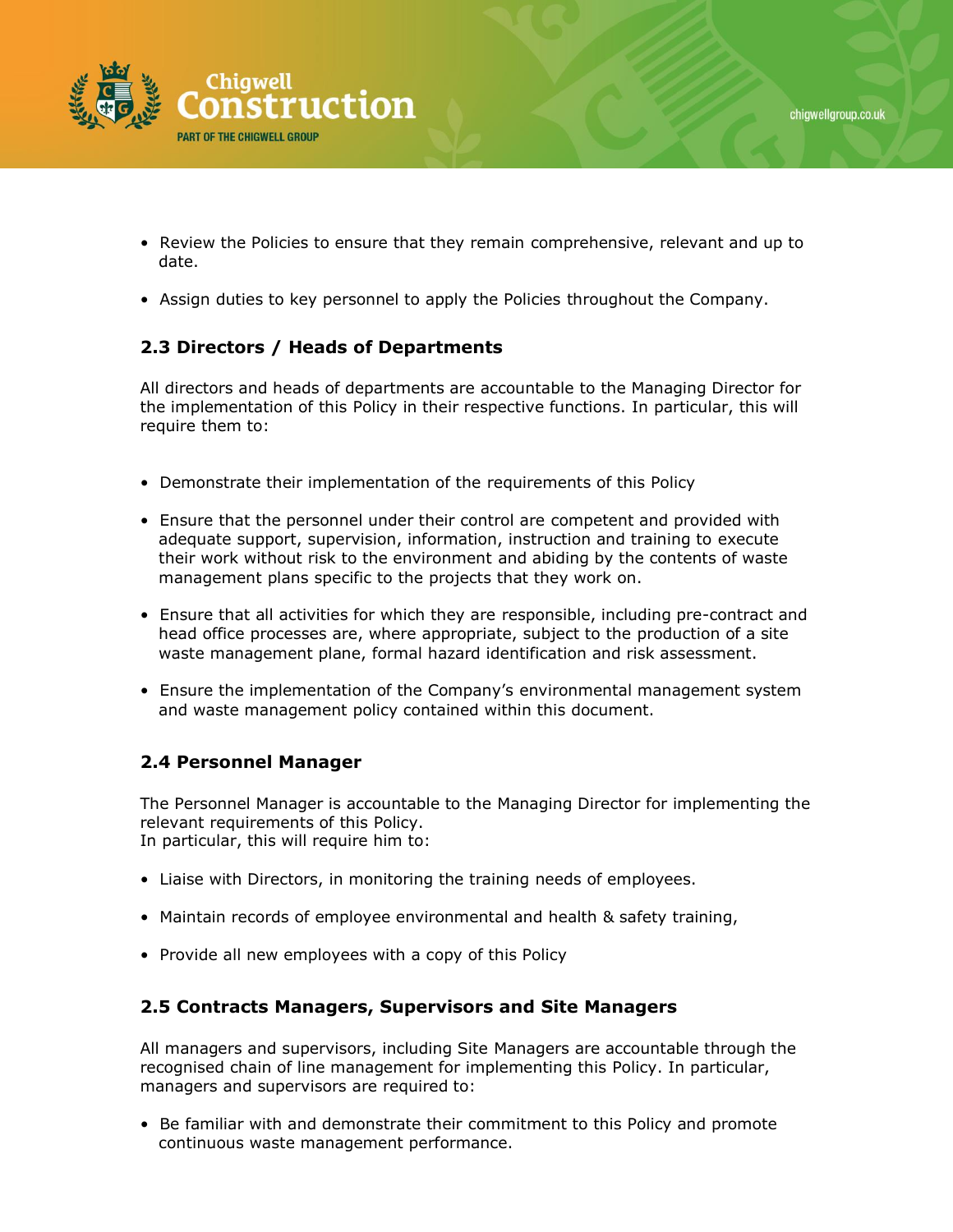

- Where appropriate instigate a formal hazard identification and risk assessment for the activities under their control.
- Ensure that a project waste management plan is published, maintained and complied with for their Project and distributed to all relevant parties.
- Assign specific waste management duties to members of their site management team and subcontractors.
- Ensure that no toxic, noxious or offensive substance is discharged into the atmosphere, waterways or land.

## **Waste Management Policy**

2.6 Estimators

They will:

- Consider at time of tender, the information contained in the enquiry related to waste management issues.
- Consider the possible impacts on the project by current legislation, approved codes of practice and other specific site constraints.

#### **2.7 Employees**

All employees are accountable through the management structure for conforming to the requirements of this policy and of statutory requirements.

In particular, every employee is required to:

- Take care and attention of the environment.
- Co-operate in fulfilling the company's pursuit of continuous environmental and waste management improvement.
- Be familiar with and implement this policy.
- Conform to the requirements of the project environmental and waste management plan, where applicable.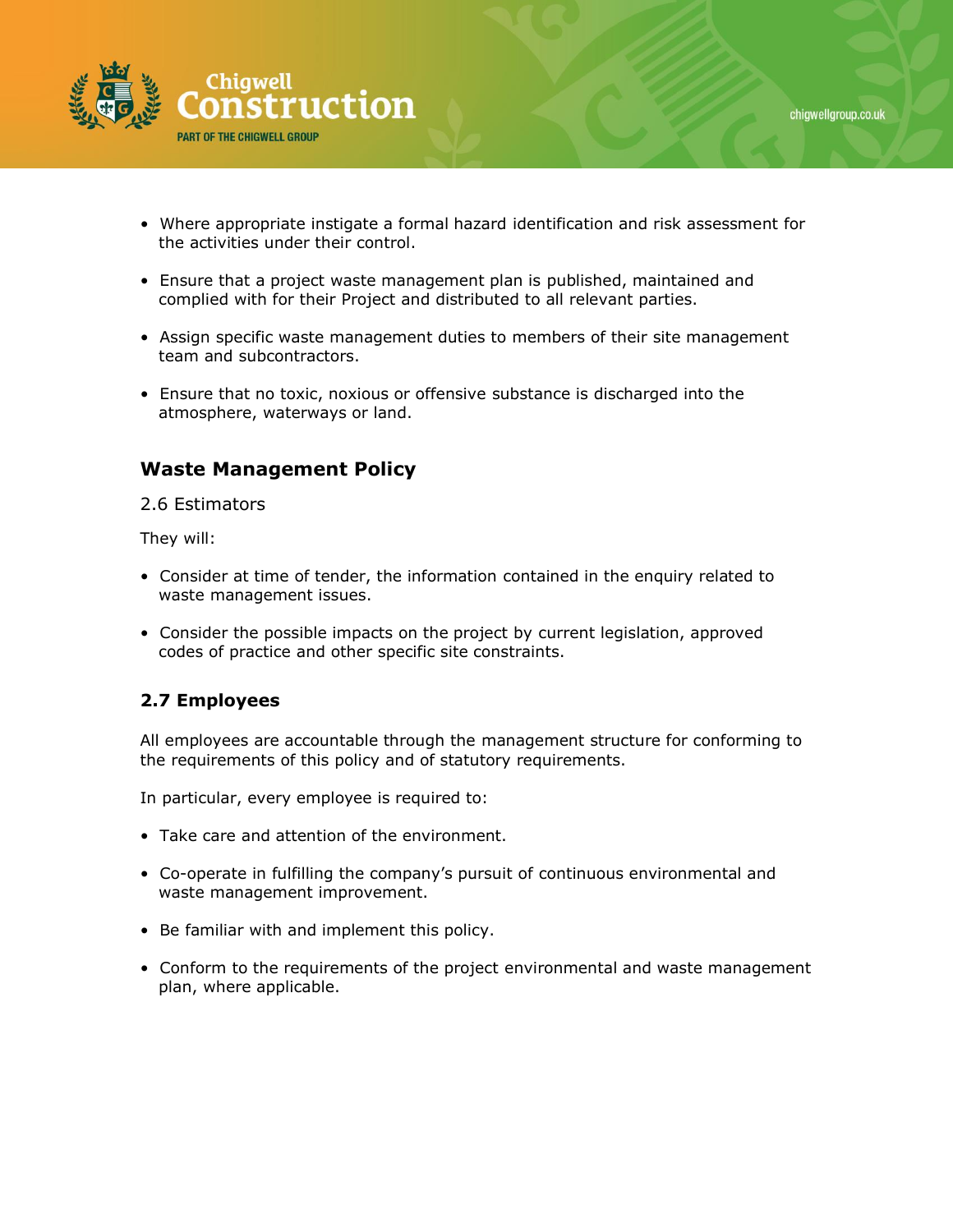



## **Glossary of Terms**

## **1. Best Practicable Environmental Option (BPEO)**

The Best Practicable Environmental Option refers to the analysis of different methods of waste disposal. The preferred option is the one which minimises harm to the environment as a whole, taking into account what is affordable and practicable.

### **2. Clinical Waste**

Any waste which consists wholly or partly of:

- human or animal tissue;
- blood or other body fluids;
- excretions;
- drugs or other pharmaceutical products other than controlled or cytotoxic drugs
- swabs or dressings;

• syringes, needles or other sharp instruments; which unless rendered safe may prove hazardous to any person coming into contact with it. It also includes any other waste arising from medical, nursing, dental, veterinary, pharmaceutical or similar practice, investigation, treatment, care, teaching or research, or the collection of blood for transfusion, being waste which may cause infection to any person coming into contact with it.

## **3. Environmental Protection Act 1990 (EPA 1990)**

This is the single most important piece of environmental legislation and it controls many aspects of how the environment is protected and regulated. The EPA 1990 (amended 1995) provides the main statutory framework in relation to waste. The majority of waste leaving the Site is controlled waste. This is described in the EPA 1990 as the waste arising from household, commercial or industrial premises. Controlled waste includes waste from offices, food handling, shops and other domestic activities. EPA 1990 Section 34 imposes a "Duty of Care" on producers and handlers of waste, "to take reasonable measures to prevent the unauthorised deposit, treatment or disposal of waste." This means the following:

- 1. The Site must keep records of how much waste it is generating.
- 2. The Site must ensure that a registered carrier collects their waste.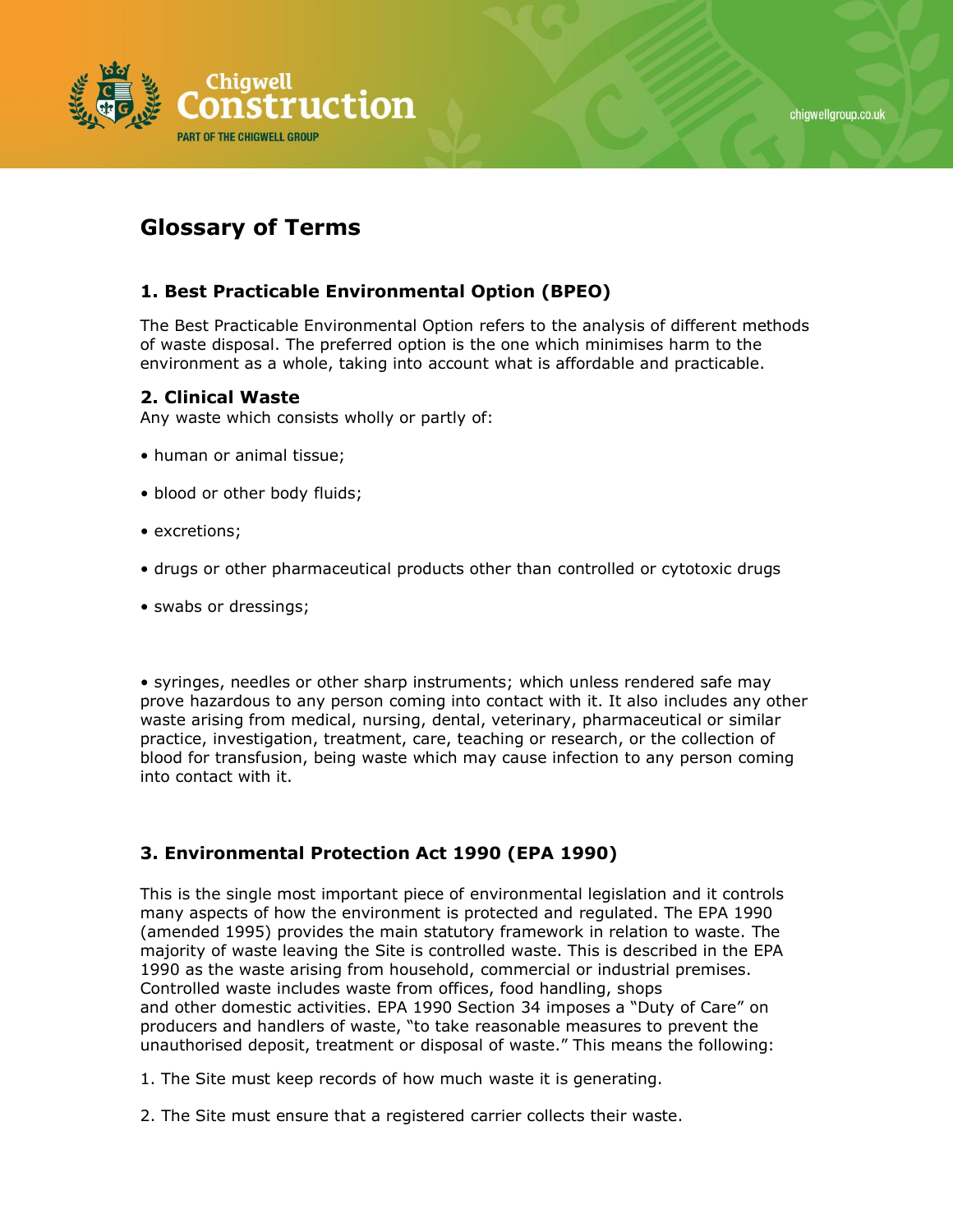

- 3. The Site must ensure that all transfer notes are completed and filed detailing the type of waste for disposal. These must be kept for three years.
- 4. Ensure that all waste is dealt with in accordance with the "Duty of Care". Breach of the Duty of Care is a criminal offence and can incur penalties of up to £20,000 or an unlimited fine if convicted on indictment.

#### **4. Hazardous Waste**

These are the most dangerous wastes as they can cause the greatest environmental damage or are dangerous to human health. These wastes are listed in The List of Wastes (England) Regulations 2005. Some common hazardous wastes are listed below:

- Acids Pesticides Fluorescent Tubes
- Alkaline Solutions Photographic Chemicals Televisions
- Batteries Waste Oils Paint
- Solvents Computer Monitors

Other hazardous wastes, such as asbestos and radioactive substances, are subject to their own specific legislation.

#### **5. Recycling**

The diversion of waste away from landfill or incineration and the reprocessing of those wastes either into the same product or a different one. This mainly includes nonhazardous wastes such as paper, glass, cardboard, plastic and scrap metal.

#### **6. Responsible Person**

The person who oversees the wastes to be removed from the premises at which it was produced or is being held.

#### **7. Waste**

The legal definition of waste comes from Section 75(2) of the Environmental Protection Act 1990 (EPA 1990). It defines waste as any substance or object which the holder discards, intends to discard or is required to discard. The EPA 1990 refers to 'controlled wastes' which are split into four categories: Household, commercial, industrial and clinical waste. The Site produce waste in all four categories. There are some waste which are exempted as they have their own separate legislation e.g. radioactive wastes.